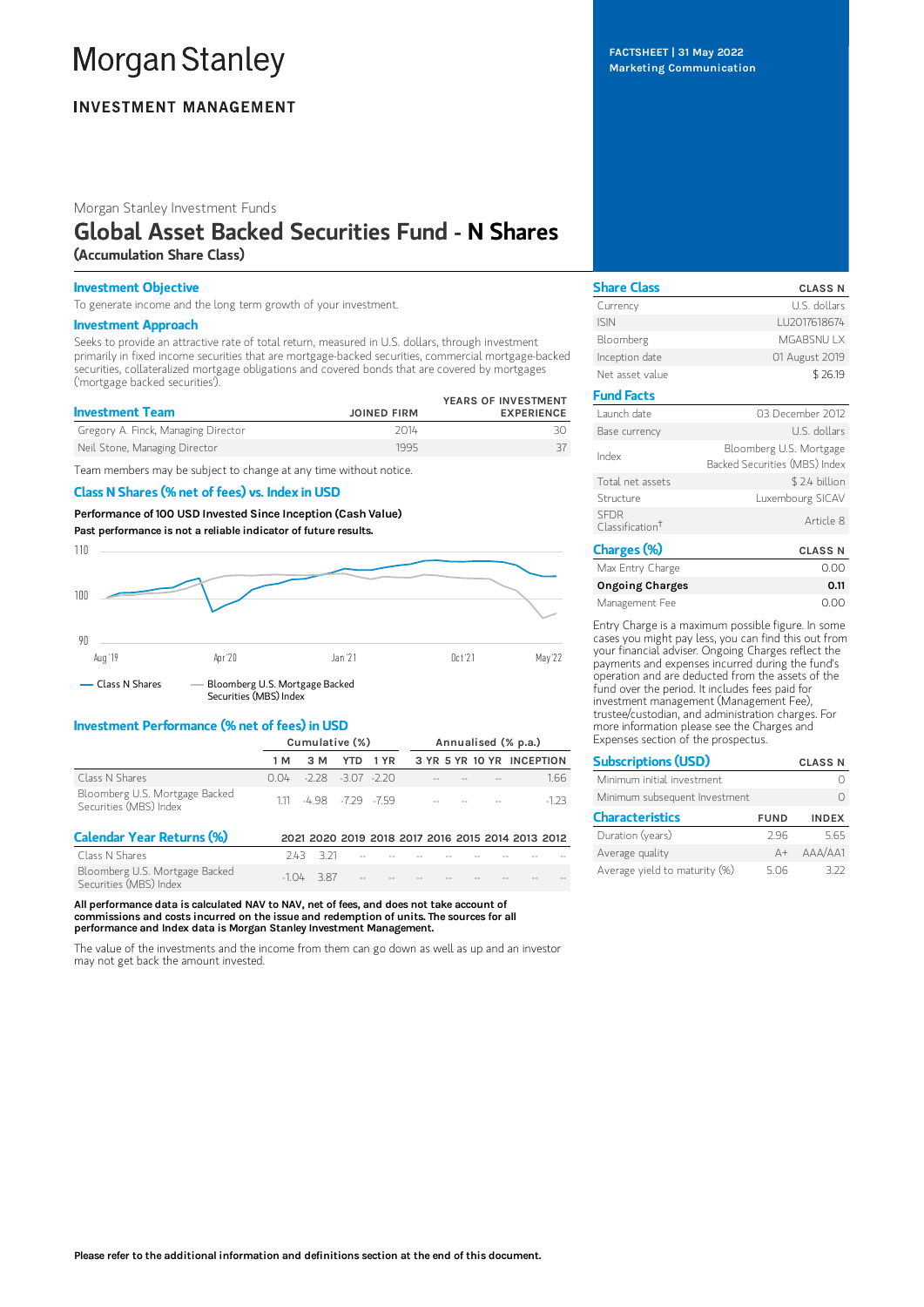# Sector Allocation (% of Total Net Assets)<sup>1,2</sup> FUND

|  | Covered                | 1.32  |
|--|------------------------|-------|
|  | Non-US RMBS            | 18.50 |
|  | US Agency Passthroughs | 21.78 |
|  | US Non-Agency RMBS     | 19.02 |
|  | US Non-Agency CMBS     | 7.93  |
|  | US ABS                 | 10.69 |
|  | Non-US ABS             | 5.39  |
|  | Non-US CMBS            | 7.25  |
|  | US Agency CMOs         | 2.96  |
|  | Cash / FX              | 5.16  |

| Quality Distribution (% of Total Net Assets) <sup>1,3</sup> |              | <b>FUND</b> |
|-------------------------------------------------------------|--------------|-------------|
|                                                             | 47.97        |             |
|                                                             | AA           | 10.63       |
|                                                             | A            | 8.92        |
|                                                             | <b>BBB</b>   | 6.49        |
|                                                             | <b>BB</b>    | 3.44        |
|                                                             | B            | 3.94        |
|                                                             | CCC          | 1.73        |
|                                                             | $\bullet$ CC | 0.24        |
|                                                             | D            | 0.13        |
|                                                             | Not Rated    | 26.00       |
|                                                             | Cash         | $-9.50$     |

#### Top Countries (% of Total Net Assets)<sup>1</sup> FUND

|  | $\bigcirc$ U.S.  | 72.20   |
|--|------------------|---------|
|  | United Kingdom   | 13.00   |
|  | Netherlands      | 3.87    |
|  | Spain            | 2.82    |
|  | Ireland          | 2.80    |
|  | Germany          | 2.75    |
|  | $\bullet$ Canada | 2.52    |
|  | Australia        | 1.81    |
|  | $\bullet$ Italy  | 1.50    |
|  | Other            | 6.23    |
|  | Cash             | $-9.50$ |

<sup>†</sup> This Fund is classified as an Article 8 product under the Sustainable Finance Disclosure Regulation. Article 8 products are those which promote environmental or social characteristics and which integrate sustainability into the investment process in a binding manner. Before making any decision to invest in the fund mentioned herein, please refer to all the characteristics and objectives of the Fund noted in the current Prospectus and KIID at morganstanleyinvestmentfunds.com.

<sup>1</sup>May not sum to 100% due to rounding.

<sup>2</sup> For additional information regarding sector classification/definitions please visit www.msci.com/gics and the glossary at www.morganstanley.com/im. <sup>3</sup> Quality distribution data for securities is sourced from Fitch, Moody's and S&P. Where the credit ratings for individual securities differ between the three ratings agencies, the 'highest' rating is applied. The rating of credit default swaps is based on the 'highest' rating of the underlying reference bond. 'Cash' includes investments in short term instruments, including investments in Morgan Stanley liquidity funds.

#### Please refer to the Prospectus for full risk disclosures, available at www.morganstanleyinvestmentfunds.com. All data as of 31.05.2022 and subject to change daily.

This is a marketing communication. Applications for shares in the Fund should not be made without first consulting the current Prospectus and the Key Investor Information Document ("KIID"), which are available in English and in the official language of your local jurisdiction at

hleyinvestmentfunds.com or free of charge from the Registered Office of Morgan Stanley Investment Funds, European Bank and Business Centre, 6B route de Trèves, L-2633 Senningerberg, R.C.S. Luxemburg B 29 192. A summary of investor rights is available in English at the same website. If the management company of the relevant Fund decides to terminate its arrangement for marketing that Fund in any EEA country where it is registered for sale, it will do so in accordance with the relevant UCITS rules.

#### Share Class N Risk and Reward Profile

| Lower Risk                       |  |   |   | Higher Risk                       |
|----------------------------------|--|---|---|-----------------------------------|
|                                  |  | д | h |                                   |
| <b>Potentially Lower Rewards</b> |  |   |   | <b>Potentially Higher Rewards</b> |

The risk and reward category shown is based on historic data.

- Historic figures are only a guide and may not be a reliable indicator of what may happen in the future.
- As such this category may change in the future.
- The higher the category, the greater the potential reward, but also the greater the risk of losing the investment. Category 1 does not indicate a risk free investment.
- The fund is in this category because it invests in fixed income securities and the fund's simulated and/or realised return has experienced medium rises and falls historically.
- The fund may be impacted by movements in the exchange rates between the fund's currency and the currencies of the fund's investments.

This rating does not take into account other risk factors which should be considered before investing, these include:

- The value of bonds are likely to decrease if interest rates rise and vice versa. The value of financial derivative instruments are highly sensitive and may
- result in losses in excess of the amount invested by the Sub-Fund. Issuers may not be able to repay their debts, if this happens the value of
- your investment will decrease. This risk is higher where the fund invests in a bond with a lower credit rating.
- The fund relies on other parties to fulfill certain services, investments or transactions. If these parties become insolvent, it may expose the fund to financial loss.
- Sustainability factors can pose risks to investments, for example: impact asset values, increased operational costs.
- There may be an insufficient number of buyers or sellers which may affect the funds ability to buy or sell securities.
- There are increased risks of investing in emerging markets as political, legal and operational systems may be less developed than in developed markets.
- Past performance is not a reliable indicator of future results. Returns may increase or decrease as a result of currency fluctuations. The value of investments and the income from them can go down as well as up and investors may lose all or a substantial portion of his or her investment.
- The value of the investments and the income from them will vary and there can be no assurance that the Fund will achieve its investment objectives.
- Investments may be in a variety of currencies and therefore changes in rates of exchange between currencies may cause the value of investments to decrease or increase. Furthermore, the value of investments may be adversely affected by fluctuations in exchange rates between the investor's reference currency and the base currency of the investments.

#### Additional N Share Classes

|          | <b>CURRENCY</b> | I AUNCH    | <b>ISIN</b>  | <b>BLOOMBERG</b> |
|----------|-----------------|------------|--------------|------------------|
| NH (EUR) | EUR             | 13 08 2021 | 112373719843 | MOARSNE I X      |

#### **DEFINITIONS**

Average quality – average credit quality gives a snapshot of the portfolio's overall credit quality. It is an average of each security's credit rating, adjusted for its relative weighting in the portfolio. Average vield to maturity measures the annual return on interest-bearing securities. In this it is assumed that they will be held to maturity. This metric includes both the coupon payments received during the term of the security and the<br>repayment of the capital on maturity. **BIoomberg** stands for 'Bloomberg Global Identifier (BBGID)'. This is a unique 12 digit alphanumerical code designed to enable the identification of securities, such as the Morgan Stanley Investment Funds sub-funds at share class level, on a Bloomberg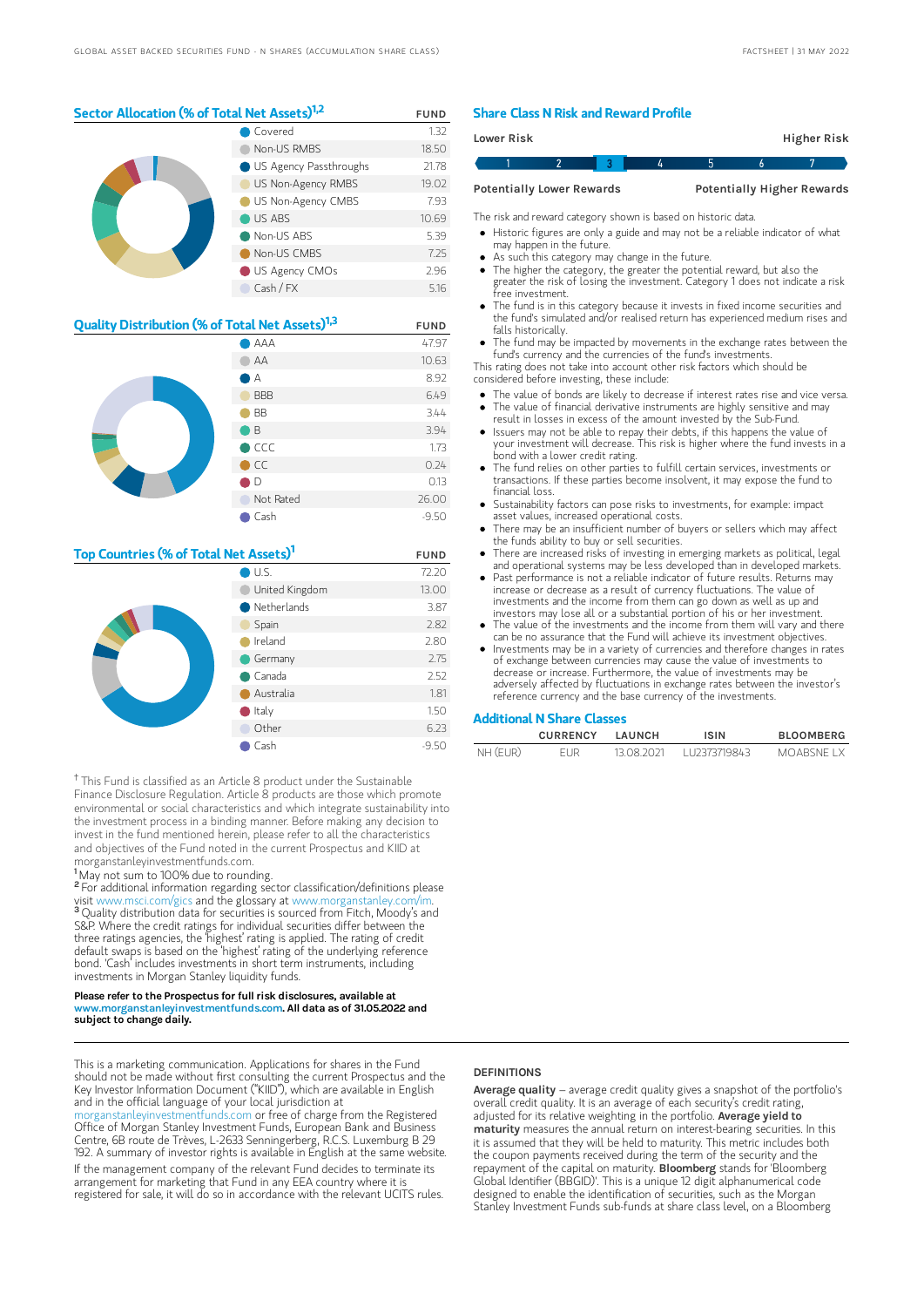Terminal. The Bloomberg Terminal, a system provided by Bloomberg L.P., enables analysts to access and analyse real-time financial market data. Each Bloomberg code starts with the same BBG prefix, followed by nine further characters that we list here in this guide for each share class of each fund. Cash & Equivalents are defined as the value of assets that can be converted into cash immediately. These include commercial paper, open FX transactions, Treasury bills and other short-term instruments. Such instruments are considered cash equivalents because they are deemed liquid and not subject to significant risk of changes in values. Duration is a measure of the sensitivity of the price (the value of principal) of a fixedincome investment to a change in interest rates. Duration is expressed as a number of years. Rising interest rates mean falling bond prices, while declining interest rates mean rising bond prices. ISIN is the international securities identification number (ISIN), a 12 digit code consisting of numbers and letters that distinctly identifies securities. NAV is the Net Asset Value per share of the Fund (NAV), which represents the value of the assets of a fund less its liabilities.

#### INDEX INFORMATION

The Bloomberg U.S. Mortgage Backed Securities (MBS) Index: tracks agency mortgage backed pass-through securities (both fixed-rate and hybrid ARM) guaranteed by Ginnie Mae (GNMA), Fannie Mae (FNMA), and Freddie Mac (FHLMC). The index is constructed by grouping individual TBAdeliverable MBS pools into aggregates or generics based on program, coupon and vintage. The index is unmanaged and does not include any expenses, fees or sales charges. It is not possible to invest directly in an index.

"Bloomberg®" and the Bloomberg Index/Indices used are service marks of Bloomberg Finance L.P. and its affiliates, and have been licensed for use for certain purposes by Morgan Stanley Investment Management (MSIM). Bloomberg is not affiliated with MSIM, does not approve, endorse, review, or recommend any product, and. does not guarantee the timeliness, accurateness, or completeness of any data or information relating to any product.

#### **DISTRIBUTION**

This communication is only intended for and will only be distributed to persons resident in jurisdictions where such distribution or availability would not be contrary to local laws or regulations. In particular, the Shares are not for distribution to US persons.

Ireland: MSIM Fund Management (Ireland) Limited. Registered Office: The Observatory, 7-11 Sir John Rogerson's Quay, Dublin 2, D02 VC42, Ireland. Registered in Ireland as a private company limited by shares under company number 616661. MSIM Fund Management (Ireland) Limited is regulated by the Central Bank of Ireland. United Kingdom: Morgan Stanley Investment Management Limited is authorised and regulated by the Financial Conduct Authority. Registered in England. Registered No. 1981121. Registered Office: 25 Cabot Square, Canary Wharf, London E14 4QA, authorised and regulated by the Financial Conduct Authority. Dubai: Morgan Stanley Investment Management Limited (Representative Office, Unit Precinct 3-7th Floor-Unit 701 and 702, Level 7, Gate Precinct Building 3, Dubai International Financial Centre, Dubai, 506501, United Arab Emirates. Telephone: +97 (0)14 709 7158). Italy: MSIM Fund Management (Ireland)Limited, Milan Branch (Sede Secondaria di Milano) is a branch of MSIM Fund Management (Ireland) Limited, a company registered in Ireland, regulated by the Central Bank of Ireland and whose registered office is at The Observatory, 7-11 Sir John Rogerson's Quay, Dublin 2, D02 VC42, Ireland. MSIM Fund Management (Ireland) Limited Milan Branch (Sede Secondaria di Milano) with seat in Palazzo Serbelloni Corso Venezia, 16 20121 Milano, Italy, is registered in Italy with company number and VAT<br>number 11488280964. **The Netherlands:** MSIM Fund Management (Ireland) Limited, Rembrandt Tower, 11th Floor Amstelplein 1 1096HA, Netherlands. Telephone: 31 2-0462-1300. Morgan Stanley Investment Management is a branch office of MSIM Fund Management (Ireland) Limited. MSIM Fund Management (Ireland) Limited is regulated by the<br>Central Bank of Ireland. **France:** MSIM Fund Management (Ireland) Limited, Paris Branch is a branch of MSIM Fund Management (Ireland) Limited, a company registered in Ireland, regulated by the Central Bank of Ireland and whose registered office is at The Observatory, 7-11 Sir John Rogerson's Quay, Dublin 2, D02 VC42, Ireland. MSIM Fund Management (Ireland) Limited Paris Branch with seat at 61 rue de Monceau 75008 Paris, France, is registered in France with company number 890 071 863 RCS. Spain: MSIM Fund Management (Ireland) Limited, Sucursal en España is a branch of MSIM Fund Management (Ireland) Limited, a company registered in Ireland, regulated by the Central Bank of Ireland and whose registered office is at The Observatory, 7-11 Sir John Rogerson's Quay, Dublin 2, D02 VC42, Ireland. MSIM Fund Management (Ireland) Limited, Sucursal en España with seat in Calle Serrano 55, 28006, Madrid, Spain, is registered in Spain with tax identification number W0058820B. Switzerland: Morgan Stanley & Co. International plc, London, Zurich Branch Authorised and regulated by the Eidgenössische Finanzmarktaufsicht ("FINMA"). Registered with the Register of Commerce Zurich CHE-115.415.770. Registered Office:

Beethovenstrasse 33, 8002 Zurich, Switzerland, Telephone +41 (0) 44 588 1000. Facsimile Fax: +41(0) 44 588 1074.

Australia: This publication is disseminated in Australia by Morgan Stanley Investment Management (Australia) Pty Limited ACN: 122040037, AFSL No. 314182, which accepts responsibility for its contents. This publication, and any access to it, is intended only for "wholesale clients" within the meaning of the Australian Corporations Act. Hong Kong: This document has been issued by Morgan Stanley Asia Limited for use in Hong Kong and shall only be made available to "professional investors" as defined under the Securities and Futures Ordinance of Hong Kong (Cap 571). The contents of this document have not been reviewed nor approved by any regulatory authority including the Securities and Futures Commission in Hong Kong. Accordingly, save where an exemption is available under the relevant law, this document shall not be issued, circulated, distributed, directed at, or made available to, the public in Hong Kong. Singapore: This publication should not be considered to be the subject of an invitation for subscription or purchase, whether directly or indirectly, to the public or any member of the public in Singapore other than (i) to an institutional investor under section 304 of the Securities and Futures Act, Chapter 289 of Singapore ("SFA"), (ii) to a "relevant person" (which includes an accredited investor) pursuant to section 305 of the SFA, and such distribution is in accordance with the conditions specified in section 305 of the SFA; or (iii) otherwise pursuant to, and in accordance with the conditions of, any other applicable provision of the SFA. In particular, for investment funds that are not authorized or recognized by the MAS, units in such funds are not allowed to be offered to the retail public; any written material issued to persons as aforementioned in connection with an offer is not a prospectus as defined in the SFA and, accordingly, statutory liability under the SFA in relation to the content of prospectuses does not apply, and investors should consider carefully whether the investment is suitable for them. This publication has not been reviewed by the Monetary Authority of Singapore.

Chile: Neither the Fund nor the interests in the Fund are registered in the Registry of Offshore Securities (el Registro de Valores Extranjeros) or subject to the supervision of the Commission for the Financial Market (la Comisión para el Mercado Financiero). This document and other offering materials relating to the offer of the interests in the Fund do not constitute a public offer of, or an invitation to subscribe for or purchase, the Fund interests in the Republic of Chile, other than to individually identified purchasers pursuant to a private offering within the meaning of Article 4 of the Chilean Securities Act (la Ley del Mercado de Valores) (an offer that is not "addressed to the public at large or to a certain sector or specific group of the public").

Peru: The interests in the Fund have not been and will not be registered in Peru under Decreto Legislativo 862: Ley de Fondos de Inversión y sus Sociedades Administradoras or under Decreto Legislativo 861: Ley del Mercado de Valores (the "Securities Market Law"), and are being offered to institutional investors only (as defined in article 8 of the Securities Market Law) pursuant to a private placement, according to article 5 of the Securities Market Law. The interests in the Fund have not been registered in the securities market public registry (Registro Público del Mercado de Valores) maintained by, and the offering of the Fund interests in Peru is not subject to the supervision of, the Superintendencia del Mercado de Valores. Any transfers of the Fund interests shall be subject to the limitations contained in the Securities Market Law and the regulations issued thereunder.

#### IMPORTANT INFORMATION

EMEA: This marketing communication has been issued by MSIM Fund Management (Ireland) Limited. MSIM Fund Management (Ireland) Limited is regulated by the Central Bank of Ireland. MSIM Fund Management (Ireland) Limited is incorporated in Ireland as a private company limited by shares with company registration number 616661 and has its registered address at The Observatory, 7-11 Sir John Rogerson's Quay, Dublin 2, D02 VC42, Ireland.

This document contains information relating to the sub-fund ("Fund") of Morgan Stanley Investment Funds, a Luxembourg domiciled Société d'Investissement à Capital Variable. Morgan Stanley Investment Funds (the "Company") is registered in the Grand Duchy of Luxembourg as an undertaking for collective investment pursuant to Part 1 of the Law of 17th December 2010, as amended. The Company is an Undertaking for Collective Investment in Transferable Securities ("UCITS").

Applications for shares in the Fund should not be made without first consulting the current Prospectus, Key Investor Information Document ("KIID"), Annual Report and Semi-Annual Report ("Offering Documents"), or other documents available in your local jurisdiction which is available free of charge from the Registered Office: European Bank and Business Centre, 6B route de Trèves, L-2633 Senningerberg, R.C.S. Luxemburg B 29 192. In addition, all Italian investors should refer to the 'Extended Application Form', and all Hong Kong investors should refer to the 'Additional Information for Hong Kong Investors' section, outlined within the Prospectus. Copies of the Prospectus, KIID, the Articles of Incorporation and